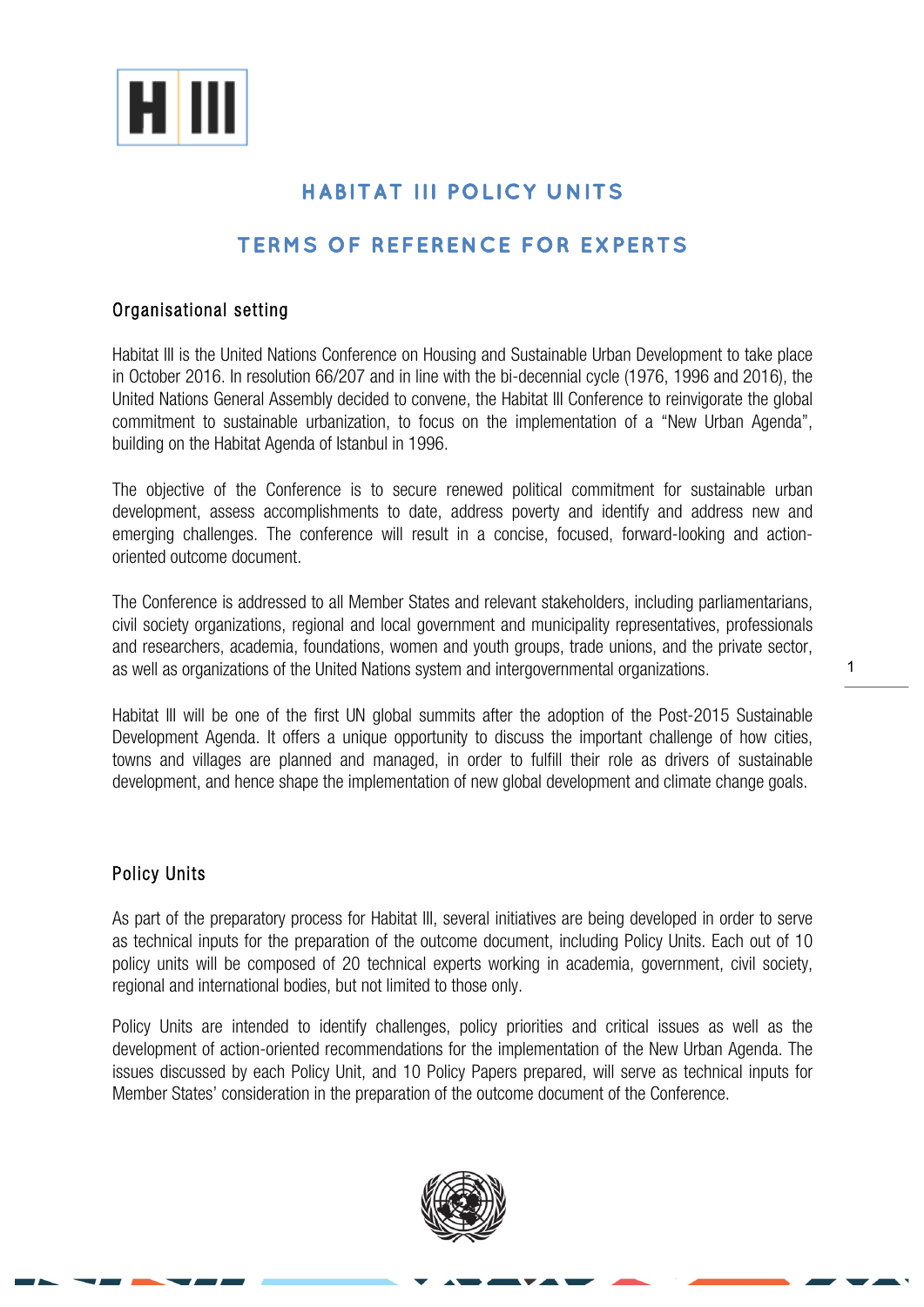

The main objectives of the Policy Units are:

// To bring together high-level expertise to explore state-of-the-art research and analysis on specific themes;

// To identify good practices and lessons learned; and

// To develop policy recommendations on particular issues regarding sustainable urban development.

The 10 Policy Units will focus respectively on the following 10 topics:

- 1. Right to the City, and Cities for All;
- 2. Socio-Cultural Urban Framework;
- 3. National Urban Policies;
- 4. Urban Governance, Capacity and Institutional Development;
- 5. Municipal Finance and Local Fiscal Systems;
- 6. Urban Spatial Strategy: Land Market and Segregation;
- 7. Urban Economic Development Strategy;
- 8. Urban Ecology and Resilience;
- 9. Urban Services and Technology; and
- 10. Housing Policies.

### The Policy Unit co-leaders

Each Policy Unit is co-led by 2 organizations appointed by the Secretary General of the Conference, upon selection by the Secretary General in close consultation with the Bureau of the Preparatory Committee for Habitat III.

In close collaboration with the Habitat III Secretariat, the Policy Units co-leaders:

- Coordinate contribution on substantive documents prepared by selected Policy Unit experts;
- Coordinate preparation of a detailed structure of the draft Policy Papers;
- § Support analysis of the available data, including available statistics, information available in Habitat III Issue Papers, outcomes from official Regional and Thematic meetings, etc.
- Support presentation of the structure and the preliminary contents and messages of the Policy Papers at Expert Group Meetings;
- Coordinate meetings organized online; and
- Submit draft and final deliverables of respective Policy Units to the Secretary-General of Habitat III.

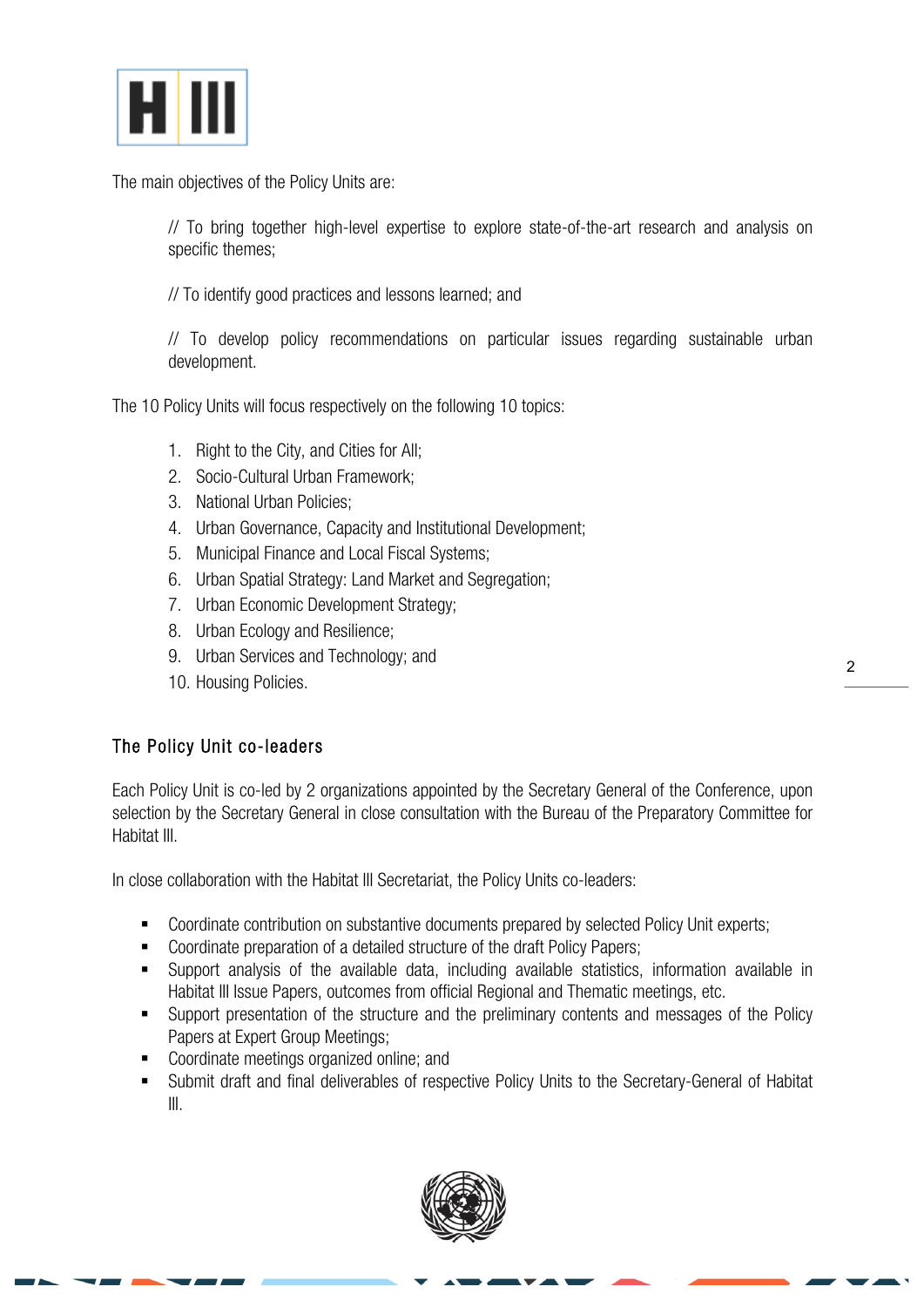

## The Habitat III Secretariat

The Habitat III Secretariat is the main focal point for the Policy Units experts and works closely with the Policy Units co-leaders in ensuring the coordination of the elaboration of the Policy Papers.

## The Policy Unit experts

Selected experts will be working home based.

Starting date: September 1, 2015

Closing date: February 28, 2016 (involvement until the end of the Habitat III process might be requested at the later stage)

## Duties and responsibilities:

- Contribute with reviewing substantive documents prepared for the process of the Post-2015, and other relevant intergovernmental conferences;
- Support conducing the analysis of the available data, including available statistics, information available in Habitat III Issue Papers, outcomes from official Regional and Thematic meetings, etc.;
- Support preparation of the structure and the preliminary contents and messages of the Policy Papers at the first and second expert group meeting (EGM1 and EGM2);
- Participate at the meeting organized online and other virtual exchanges;
- Advise on incorporating proposed changes into the draft Policy Papers, harmonize Policy Papers and submit it to the Habitat III Secretariat.

### Benefits and expenses:

The work of experts is on voluntarily basis. The Habitat III Trust Fund will cover travel expenses and associated daily allowances for the two planned expert group meetings. Working language will be English.

### Calendar:

- § September 2015: work of experts starts. Introduction, orientation kit, background documents, strategic framework for each Policy Unit, decisions on each group on calendar of expert group meetings, operational arrangements…
- October 2015: first expert group meeting
- § November 2015: second expert group meeting
- December 2015: first draft of the ten Policy Papers (as established by PrepCom2)
- January 2016: written comments by Member States and stakeholders submission period